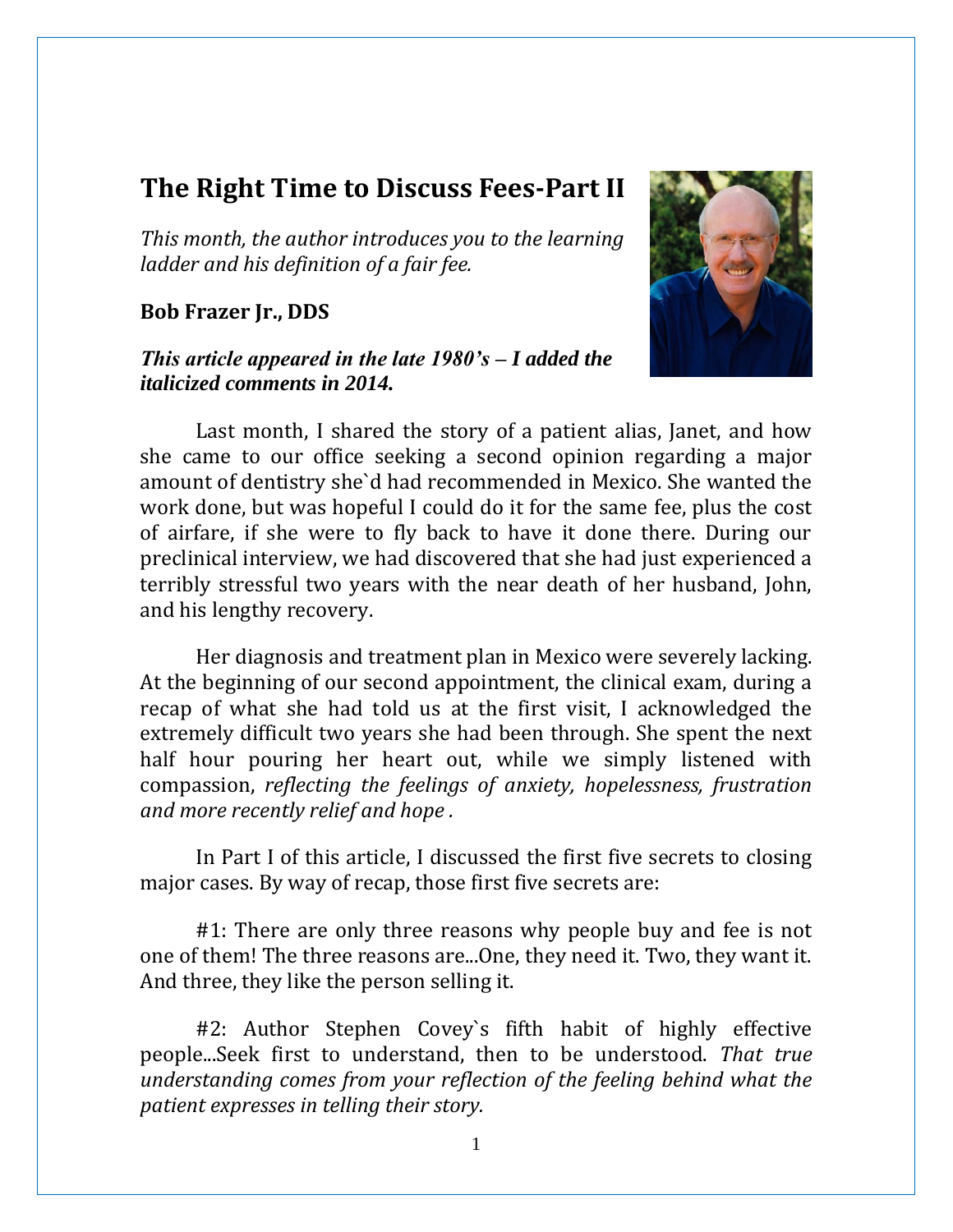#3: Establish relationships, not merely rapport. *This portion involves you revealing some of your humanness, being appropriately transparent when you have feelings. Most of us need Emotional Intelligence training to do this spontaneously and well. Too often we advance our technical and diagnostic skills without advancing our communication skill set. That's a recipe for rejection and frustration.* 

#4: Identify and serve wants and values, not needs! Part of serving values is the necessity that we interpret value in terms of what we do. *The provider of a service always sets the fee; however, it is the buyer who determines the value. Patients are unable to interpret the value – especially of fine dentistry – before it's rendered. You and your team must learn how to do that or your best most complete care will too often be rejected...and you will grow discouraged and frustrated.*

#5: Address the appropriate level of "need" from Maslow`s Hierarchy of Human Needs. Some of what he calls needs, we would today call values.

Let's pick up now with the sixth secret: Learning progresses logically via the learning ladder. The literal definition of the term doctor is teacher. I believe this is our most important role in diagnosis and treatment-planning. To be effective, we must understand how people learn. I define learning as behavioral change; otherwise, it is simply the imparting of information. How often have you or your hygienist taught a patient how to floss? Yet, how often has that very same patient returned not having flossed for more than a week or so after his/her last visit? I submit that he/she didn`t learn because he/she did not follow the learning ladder. People usually begin at the lowest rung of the ladder and progress upward to genuine learning.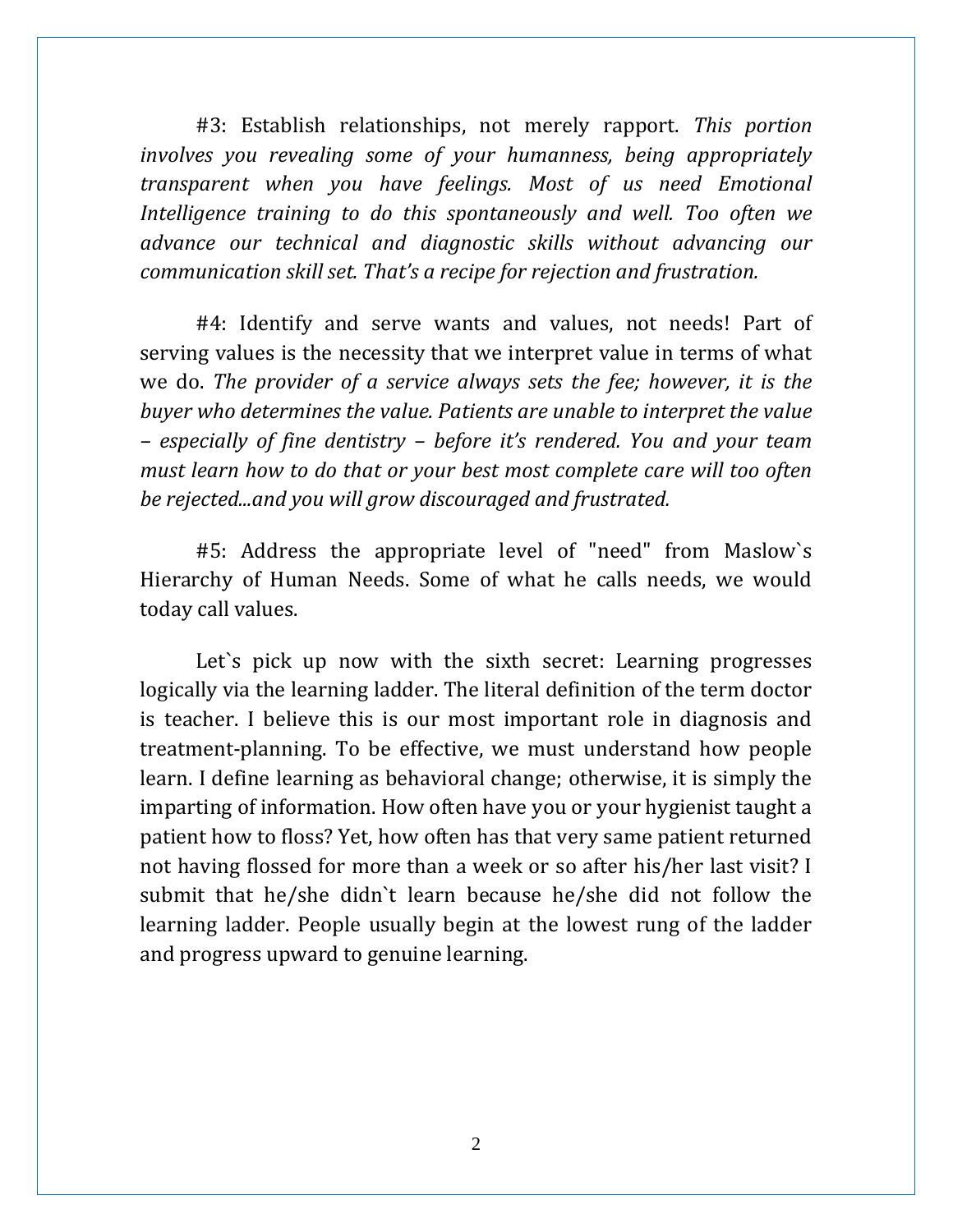#### **THE LEARNING LADDER**



For all of us learning begins first in a state of unawareness: We move to a state of Awareness; then we must Acknowledge Self interest; then there is often an Attitude and Belief Change; then we move to Commitment and only then to effective Action. Without a behavioral change, there has been no *true learning and* acceptance.

If we return to the example of Janet, we can see this progression perfectly illustrated. She presented with one set of concerns, namely amalgams and a leaking bridge. She was, indeed, unaware of the larger issues of bite collapse and secondary occlusal trauma. We helped her discover this during the clinical examination and showed her how it had affected her dento-facial appearance. She very quickly acknowledged a self interest to change to a more youthful or age-appropriate look. *More importantly it gave her a sense of excitement about what was possible .*

Her previous unspoken belief was that she really couldn`t do much about it – *a feeling of hopelessness and resignation.* At least, that was her response during the preclinical interview when I asked her how she felt about the appearance of her teeth and smile. At the end of that same first visit, I also asked: "If I could magically change your teeth or mouth, what would you do?" She quickly said, "I`d have a beautiful smile again!" And, although the commitment to my providing her care had occurred before we even examined her, she had not committed to complete rehabilitation until the clinical exam.

The seventh, eighth, ninth and tenth secrets are closely related, and I will weave them all into a review of the first two appointments of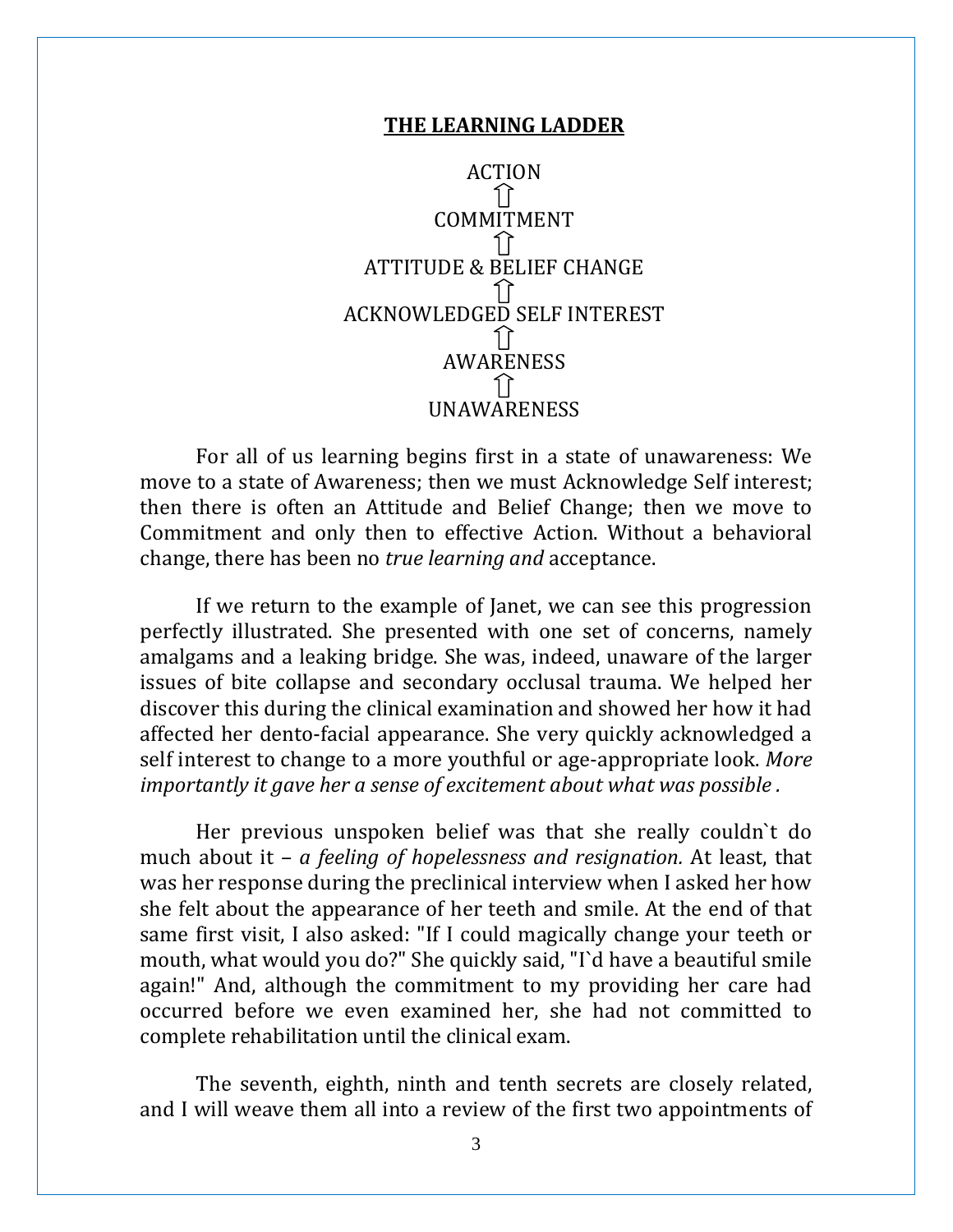our comprehensive-examination experience. By way of review, our comprehensive exam is divided into three visits. The first, or preclinical, is a unique, low-stress, very positive experience, wherein we get to know one another, carefully listen to the patient`s perceived needs, begin to clarify his/her concepts and values relative to health, and especially dental health; share a philosophy of care and expand his/her concept of what is possible with today`s dentistry. *The feelings engendered are trust, that this is a safeplace, genuine caring, hopefulness and curiosity among others.*

We also take a medical and dental history, vital signs plus comprehensive radiographs, diagnostic models with a centric-relation bite record and, on occasion, intraoral photos. The dialogue *and openness to feelings* part of this appointment is the foundation for everything that follows and it occurs at a roundtable in a comfortablyappointed consultation room that reflects us personally and professionally, while it speaks of excellence.

The first visit begins with a brief welcoming tour of the office, including an invitation to view our make-ready/sterilization area, with the understanding that we are at work today and, therefore, it may look a bit like a busy kitchen. Sandy or Jean, our health-relationship coordinators, begins all of this, plus conducts the initial interview, which takes anywhere from 15 minutes to, in some major cases like Janet`s, an hour. An hour is blocked on the book for the consult room, plus about a half hour of chair time. I`ll be involved for about 20 minutes. During this nonclinical visit (there is chair time for the records or to take a quick look at something the patient may feel could be an emergency), we address the next four secrets.

Perhaps you`re thinking, this sure seems to take a lot of time. Why don`t they do the exam now, after talking? ….As far as the patient is concerned, we simply need time to process the records and we would like the records before us at the time of the actual exam. Our prime reason for breaking the comprehensive exam into two visits is to allow our patients to comfortably absorb what we would like them to understand and leave with very positive feelings after the first visit. At the second appointment, when we are no longer total strangers, they have a thorough exam, during which we will find some things wrong of which they were unaware. If we compressed all of that into one visit,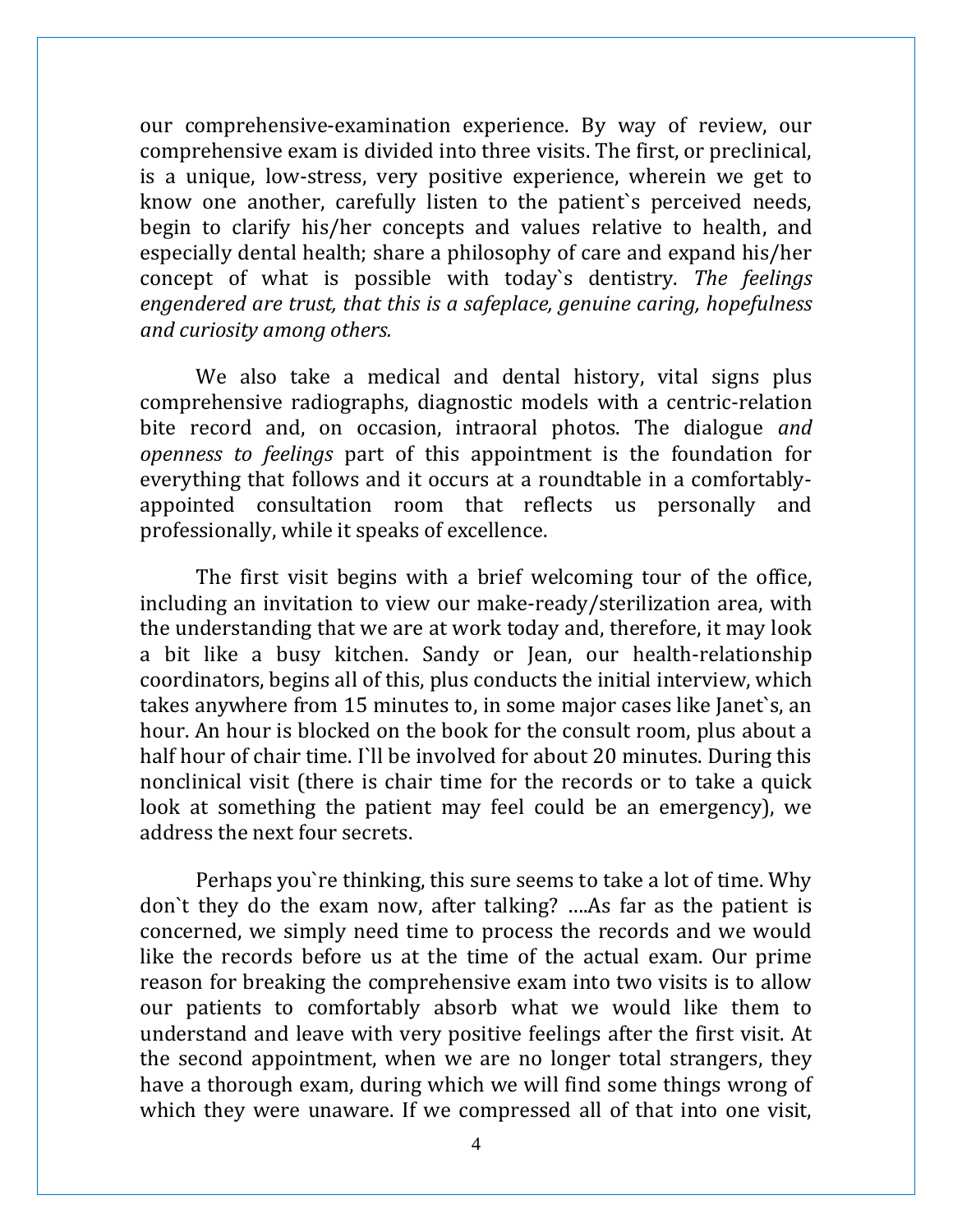they would leave a bit negative and often overwhelmed. That would begin our relationship on a negative note.

I believe our mindset that we must do it all in one visit, coupled with the uncomfortableness and likely rejection we`d experience, subconsciously keeps most dentists from even offering a comprehensive exam. A pioneer in this values-driven, person-centered approach, Dr. Bob Barkley, again said it well, "Only dentists would diagnose and treatment-plan relative strangers and then wonder why their recommendations were rejected!"

During the preclinical interview, we address the next four secrets to closing. Number seven, we "access the patient`s probable vs. preferred future," as we did with Janet, when Sandy asked about her parent`s dental history and whether she was more like Mom or Dad. In the book "Learning for Tomorrow," Benjamin Singer brilliantly shows how an individual`s image of his/her future becomes a self-fulfilling prophesy.

Recent educational research, as presented in the classic Teaching As A Subversive Activity, by Postman and Wiengartner, demonstrates that people are educably handicapped until their perceived, probable future is acknowledged and, even more importantly, until they express a preferred future. *The feelings around both may be even more important.* 

We all are powerfully pulled toward our greatest hopes or fears. As health professionals, we have the opportunity to help people express their greatest hopes! When I asked Janet the level of dental health to which she aspired, and she responded, "excellent," she expressed her preferred health future. This guided me to focus on excellent treatment options.

During these early discussions, we manifest secret number eight, when we act as "collaborative problem-solver servants," not in servitude, but in a spirit of service. During my first few minutes alone with the patient, after having been briefed by Sandy or Jean, while I'm sharing what I believe I`m supposed to do for people, I state something like this: "I believe I should be your servant to help you achieve the level of dental health personally appropriate for you."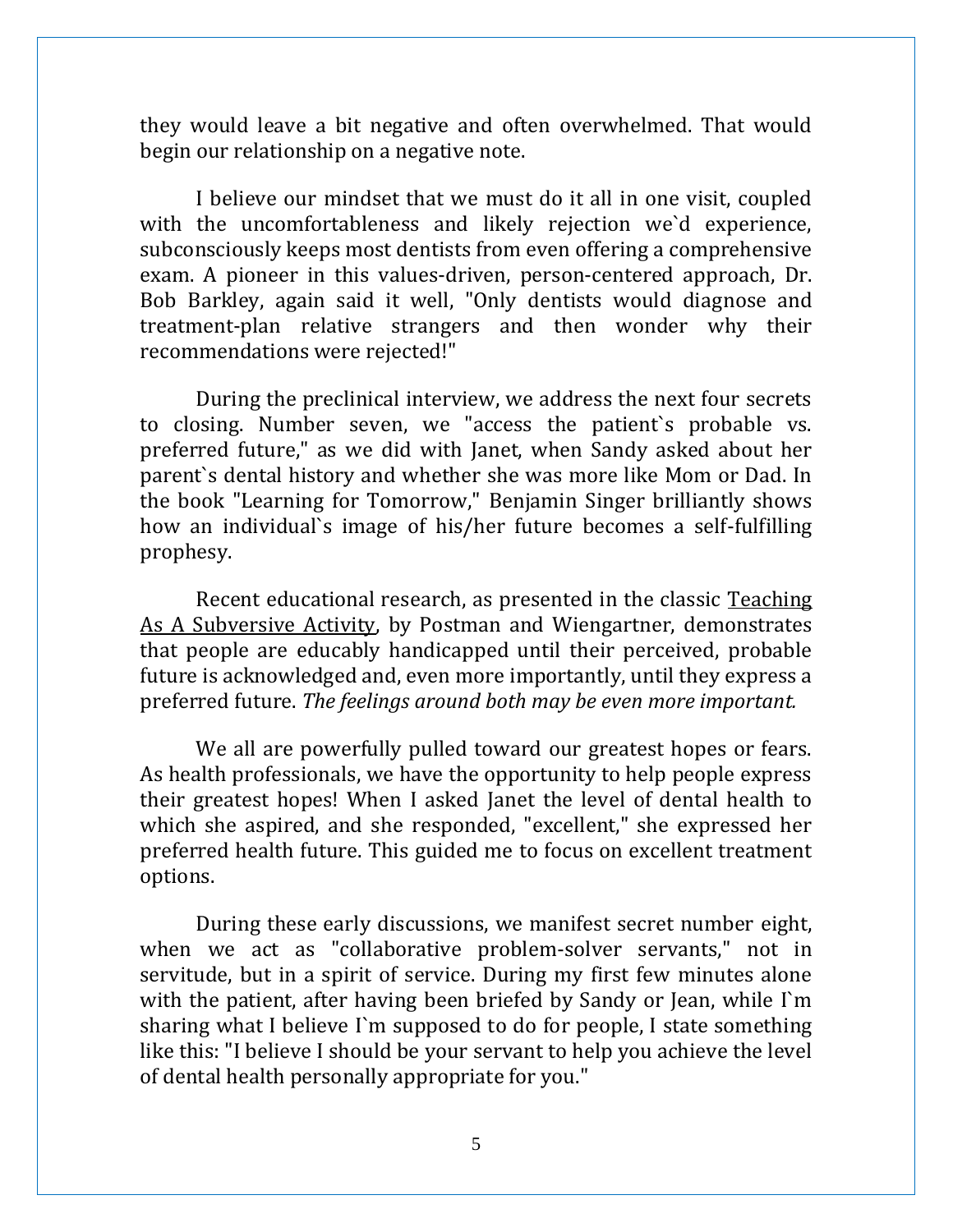It also is at this time that I address secret number nine: "I`m here, Janet, to provide choices and to help you understand those choices, including the choice to do nothing (for now). *It is important that this is said with complete willingness to accept doing nothing as a choice. It is both your countenance and voice which conveys this the loudest.* "I will help you understand the consequences of each valid choice, including what will happen if you do nothing; as well as the time lines, urgencies, sequencing or priorities. I will help you select the best solution for you in respect to your preferred level of dental health. We will discuss what I would do for myself, my wife or sister, if we had that same problem, but will respect your right to choose something different than I might choose."

A final thought shared during this visit is secret number 10. As might have been said with Janet, had her time lines been less urgent or as I did say to Debra, who wanted to know her entire plan, but clearly could not afford to proceed immediately: "Debra, with every plan, there are two major aspects. The first of those is time-when do we do it? If there is an urgent problem, I`ll tell you that upfront and I`ll tell you how long I'd guess you have-a few days, weeks or a month or more. You understand, at best, these are only educated guesses. Baring emergencies, there is really only one person who knows what time lines are right for you. Do you know who that is? "

Over 95 percent of my patients answer as Debra did." "I suppose that`s me!" Then I respond, "That`s correct-time will be the variable and you`re in charge there. You will let us know how far you wish to go in your plan over what period of time. There are, of course, some things which are best done together, and we`ll group those on your treatment plan."

The second piece of this 10th secret relates to the quality of what we`ll do. I share it this way: Debra, the second aspect to every plan is quality. You have said that you aspire to excellent; but even there, there may be some choices-gold vs. ceramic, etc. Once you make your choice, who do you suppose controls the quality of your treatment? Again, nearly everyone says-"Well, you, the dentist, do." I acknowledge that and then add that I will do it in such a way that I would be willing to sign it and have someone I respect greatly in technical dentistry look at it and know that it is my work. In other words, we will make quality our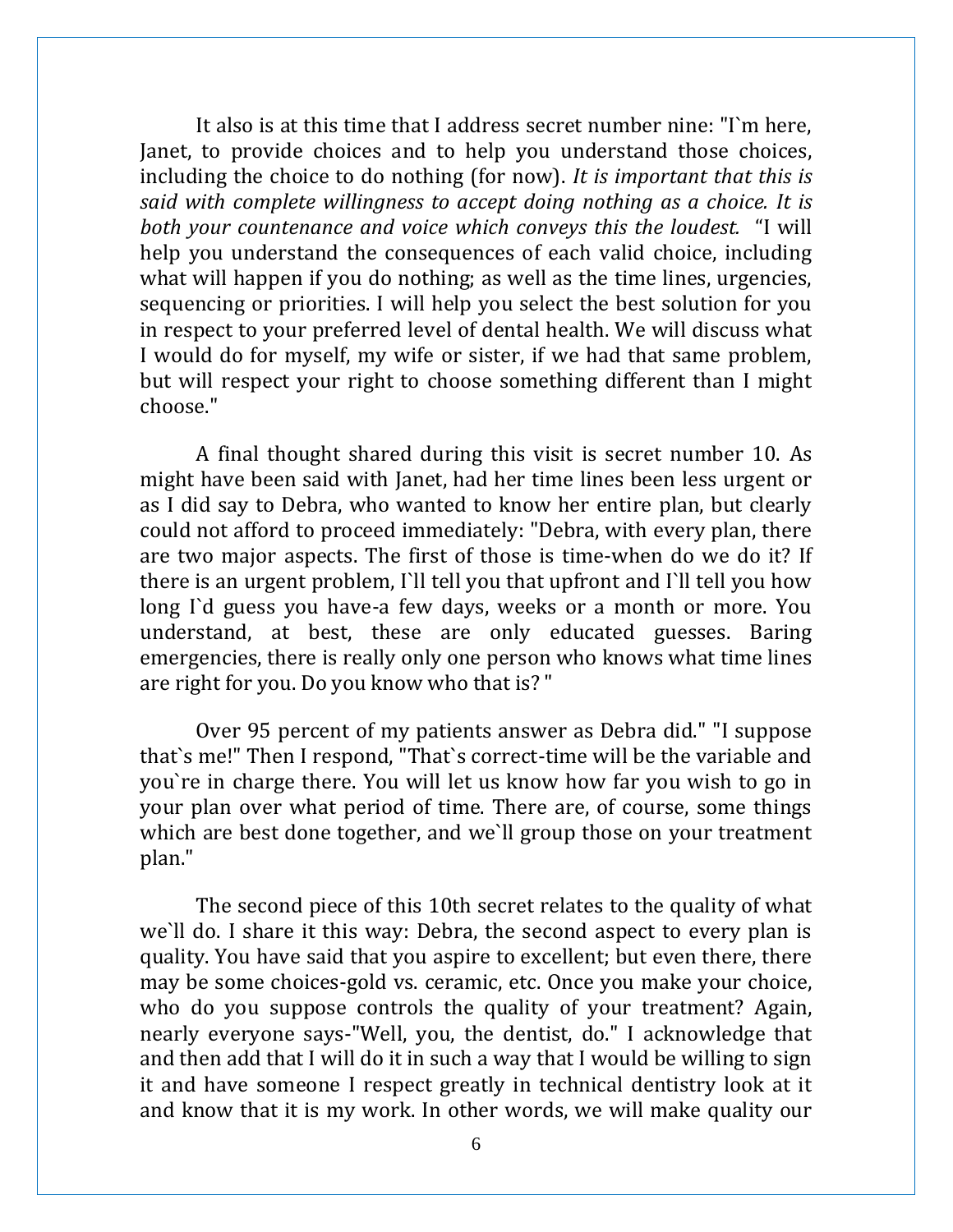constant and time the variable-secret number 10. This is the Achilles` Heel of many a dentist and also one reason insurance has become so pervasive. Too many dentists feel we must do it now; therefore, they ask, "Will it be good, better or best?" Given that urgent choice, it is no wonder everyone wants to know: "What will my insurance pay for? Or, at best, they choose better, but not best!"

In the story of Janet shared in last month`s issue, I believed that she decided that I was the one to provide her considerable treatment, even before her clinical exam. Felt she made that decision during the preliminary discussions at the beginning of our second visit wherein I reflected her emotions. After her opportunity to truly share the struggle of her last two years, that`s really when closure occurred. So when does case closure usually occur?

It usually occurs during our first or second appointment and rarely at the actual consultation appointment. That is our third appointment, which we generally combine with a first small step in treatment. This third appointment does allow us an additional opportunity to raise the patient`s perceived value for what we will be doing. I am almost never involved in the consultation unless a complex question arises.

The health-relationship coordinator, in addition to providing a color-coded, patient-friendly set of our records, generally illustrates a case we have treated similar to the patient`s via slides or before-andafter photos. I urge any of you who don`t already have a good 35 mm clinical camera to get one and start taking before-and-after photos. This will not only raise the patient`s perceived value for your work, but it will raise the quality of your work. For those patients with a bit of an engineering bent, we will show a few of the laboratory/behind-thescenes steps. This all occurs before we get to the total fee and rarely takes over 7 to 10 minutes.

This brings us to the 11th secret, "When value is perceived, cost is not an issue!" and its corollary, "When value is not perceived, cost is always an issue!" This leads us squarely to the subject of what is a fair fee? A fair fee can be defined by this equation: